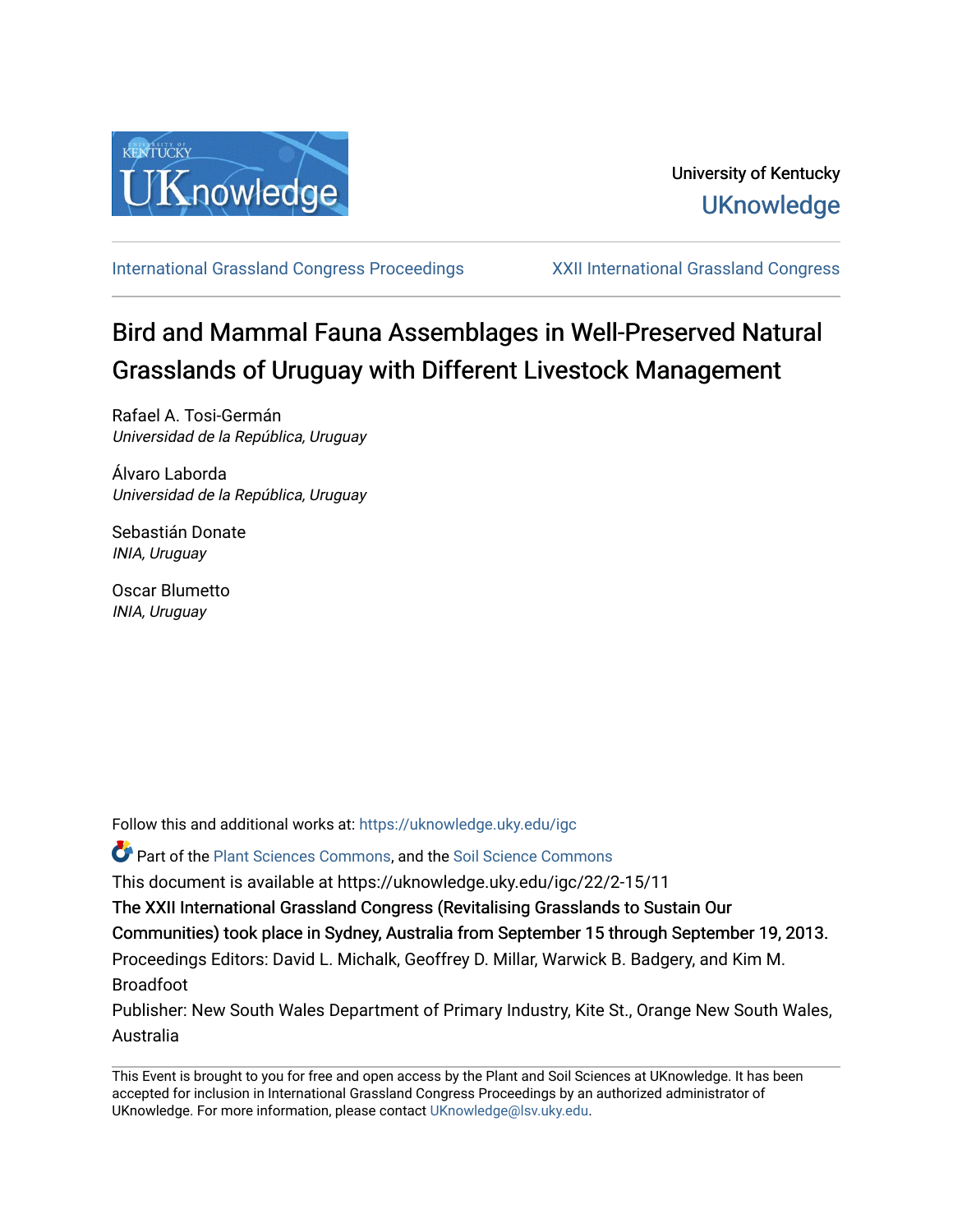# Bird and mammal fauna assemblages in well-preserved natural grasslands of Uruguay with different livestock management

*Rafael A. Tosi-Germán AB, Álvaro Laborda B, Sebastián Donate C and Oscar Blumetto C*

<sup>A</sup> ONG Averaves, Uruguay, http://averaves.fcien.edu.uy<br><sup>B</sup> Universidad de la República, Montevideo, Uruguay

<sup>C</sup> INIA Las Brujas, Uruguay, http://www.inia.org.uy

Contact email: alaborda@fcien.edu.uy

**Keywords:** Biodiversity, ecology, conservation, sustainable land-use.

## **Introduction**

Ecosystem change by human activities is a central topic in environmental discussions and temperate grasslands are among the most altered ecosystems on the planet (Millenium Ecosystem Assessment 2005). The Rio de la Plata grasslands are the largest expanse of grasslands on the South American continent and they are no exception to this trend (Miñarro *et al*. 2008). More than 300 species from 39 botanical families have been listed. Perennial summer grasses dominate, with sedges next in importance. There are numerous legumes, but at very low frequencies (Suttie *et al*. 2005). Transformation of this ecosystem began with the introduction of domestic cattle in the sixteenth century but nowadays the intensification of agriculture is the largest threat to this ecosystem. Extensive livestock production seems to be compromise solution between conservation and production. It has been suggested that 68% of the Rio de la Plata grasslands had already been modified by 2010 (Alianza del Pastizal 2010). Uruguay is the only country to lie completely within this grassland zone and almost the entire country is covered by this habitat type. The main human activity in Uruguayan grasslands is, by far, extensive cattle ranching and 71% of this land use occurs on natural grassland (Bilenca and Miñarro 2004). However, transformation of these grasslands is considerable: 7.7% of it was lost between 1990 and 2000 mainly due to the tripling of eucalyptus and pine plantations and a 62-fold increase in soy plantations (Paruelo *et al.* 2006). The change from natural ecosystems to agro-ecosystems brings several consequences at different hierarchical levels, through population dynamics and community structure, to energy and matter flow at an ecosystem scale. The conservation of this habitat type should be a priority because of its high threat situation, the ecosystem services it provides, its potential for sustainable use, its threatened species, and as an emblem of a biogeographical region. Despite this, only 0.21% of Uruguayan grassland is under protection (Bilenca and Miñarro 2004).

One of the many places in the country where native pastures still persist is the Arerungá stream basin in the Department of Salto. Little intensive agriculture takes place in the area, and human land use is almost entirely extensive ovine and bovine ranching (PPR 2008). These grasslands have an important conservation value because they maintain a rich biodiversity resembling pre-Columbian conditions (Azpiroz and Blake 2009). Sturm (2001) showed grass species composition in the Arerunguá area differed between sites where sheep were present and sheep-free ones. Overall, plant diversity, aboveground productivity and forage quality were higher in sheep-free pastures. Azpiroz and Blake (2009) who studied bird assemblages in cropland and natural grasslands grazed by sheep and cattle, found communities differed among sites with higher bird diversity where sheep were present. Thus, the presence of sheep appears to affect vertebrate faunal assemblages.

The aim of this study is to assess the composition of mammalian and avian communities in sites under two different cattle management plans: one where sheep are present along bovine cattle and another where pastures are grazed solely by bovines.

#### **Methods**

The study area was located in the estancia "Los Venados" in the Arerunguá region of Salto Department, Uruguay. Two sites of roughly 450 ha were surveyed twice seasonally during a 3 year period, through two 3 km transects each, one along the diagonal of the corral enclosing each site and another following the fence line. Site 1 (S1) was grazed bovine steers and Site 2 (S2) was under bovine and ovine cattle grazing. All bird species and medium-size to large mammals seen along transects were recorded. Diversity and similarity indices as well as rarefaction analysis were calculated using PAST 2 V.2.17c. Diversity estimators using EstimateS 9 V. 9.0, and SIMPER analysis through PRIMER 5 V. 5.2.

#### **Results**

In the case of mammals, the study found 5412 individuals belonging to 8 species, 4944 individuals from 7 species in S1 and 468 from 6 species in S2. Two species, *Ozotoceros bezoarticus*(Pampas deer) and *Dasypus hybridus* (Southern long-nosed armadillo), are considered Near Threatened by UICN. Rarefaction analysis showed only 4.16 species of mammal for S1 when the largest sample (S1) was lowered to 468 individuals. Estimated diversity reached a mean of 9.87 species for the whole study area, suggesting 81% of mammal species were recorded during sampling. Shannon diversity index was 0.1287 for S1 and 0.4884 in S2.